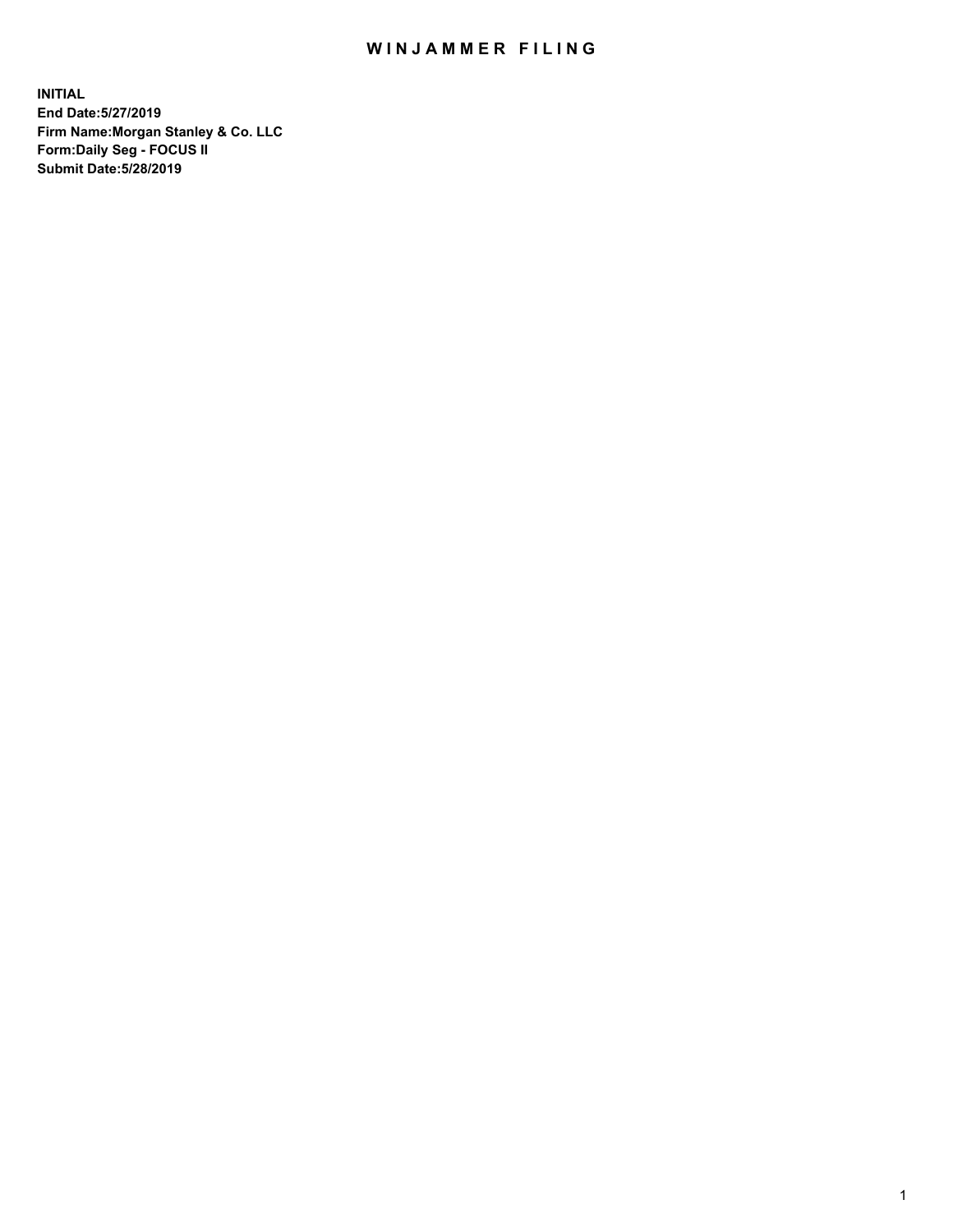**INITIAL End Date:5/27/2019 Firm Name:Morgan Stanley & Co. LLC Form:Daily Seg - FOCUS II Submit Date:5/28/2019 Daily Segregation - Cover Page**

| Name of Company                                                                                                                                                                                                                                                                                                                | Morgan Stanley & Co. LLC                                    |
|--------------------------------------------------------------------------------------------------------------------------------------------------------------------------------------------------------------------------------------------------------------------------------------------------------------------------------|-------------------------------------------------------------|
| <b>Contact Name</b>                                                                                                                                                                                                                                                                                                            | <b>Ikram Shah</b>                                           |
| <b>Contact Phone Number</b>                                                                                                                                                                                                                                                                                                    | 212-276-0963                                                |
| <b>Contact Email Address</b>                                                                                                                                                                                                                                                                                                   | Ikram.shah@morganstanley.com                                |
| FCM's Customer Segregated Funds Residual Interest Target (choose one):<br>a. Minimum dollar amount: ; or<br>b. Minimum percentage of customer segregated funds required:% ; or<br>c. Dollar amount range between: and; or<br>d. Percentage range of customer segregated funds required between:% and%.                         | 235,000,000<br><u>0</u><br>0 <sub>0</sub><br>0 <sub>0</sub> |
| FCM's Customer Secured Amount Funds Residual Interest Target (choose one):<br>a. Minimum dollar amount: ; or<br>b. Minimum percentage of customer secured funds required:%; or<br>c. Dollar amount range between: and; or<br>d. Percentage range of customer secured funds required between:% and%.                            | 140,000,000<br><u>0</u><br>0 <sub>0</sub><br>0 <sub>0</sub> |
| FCM's Cleared Swaps Customer Collateral Residual Interest Target (choose one):<br>a. Minimum dollar amount: ; or<br>b. Minimum percentage of cleared swaps customer collateral required:% ; or<br>c. Dollar amount range between: and; or<br>d. Percentage range of cleared swaps customer collateral required between:% and%. | 92,000,000<br><u>0</u><br><u>0 0</u><br>00                  |

Attach supporting documents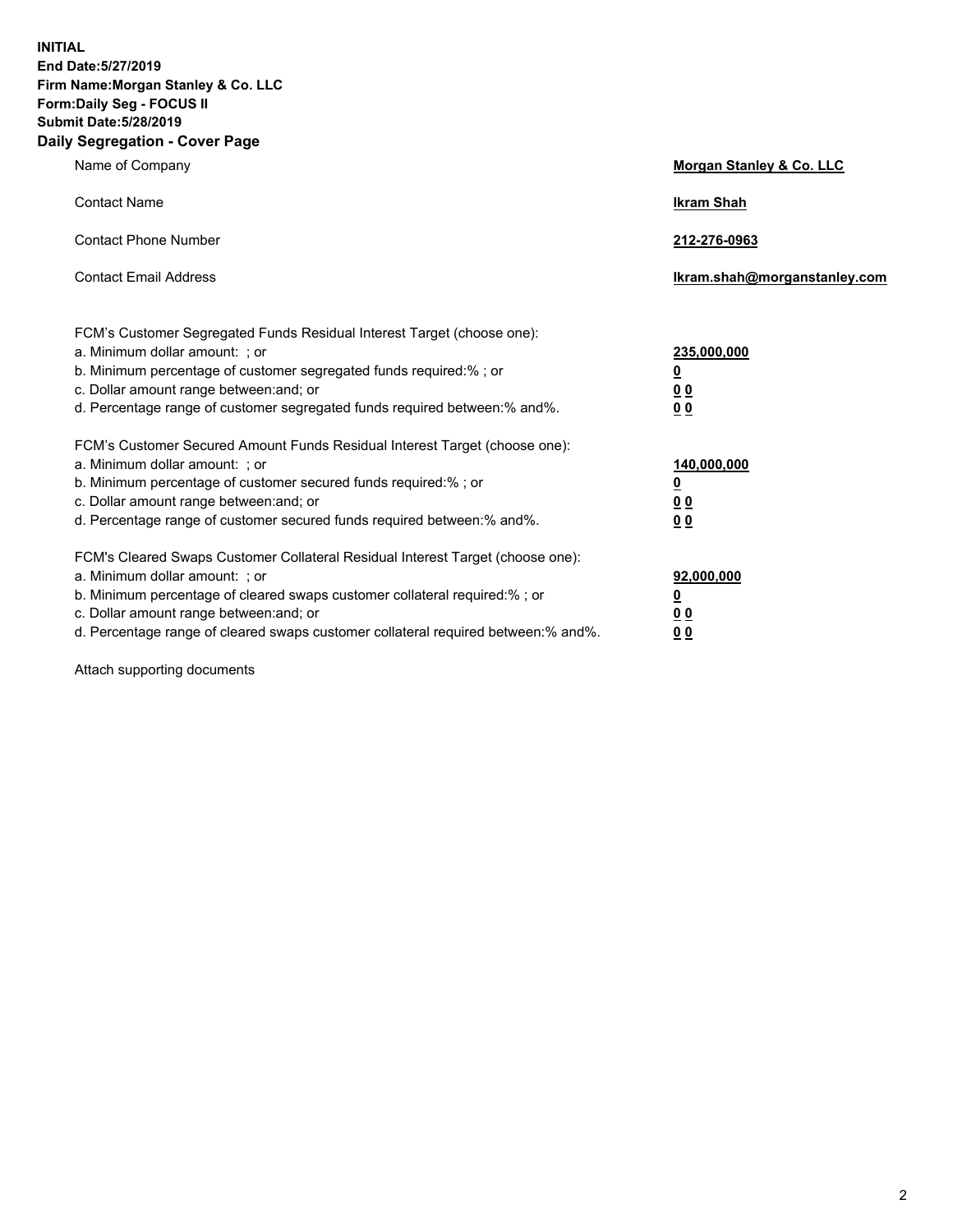## **INITIAL End Date:5/27/2019 Firm Name:Morgan Stanley & Co. LLC Form:Daily Seg - FOCUS II Submit Date:5/28/2019 Daily Segregation - Secured Amounts**

Foreign Futures and Foreign Options Secured Amounts Amount required to be set aside pursuant to law, rule or regulation of a foreign government or a rule of a self-regulatory organization authorized thereunder 1. Net ledger balance - Foreign Futures and Foreign Option Trading - All Customers A. Cash **3,386,641,148** [7315] B. Securities (at market) **2,502,156,384** [7317] 2. Net unrealized profit (loss) in open futures contracts traded on a foreign board of trade **-268,483,831** [7325] 3. Exchange traded options a. Market value of open option contracts purchased on a foreign board of trade **15,487,121** [7335] b. Market value of open contracts granted (sold) on a foreign board of trade **-12,634,973** [7337] 4. Net equity (deficit) (add lines 1. 2. and 3.) **5,623,165,849** [7345] 5. Account liquidating to a deficit and account with a debit balances - gross amount **91,769,144** [7351] Less: amount offset by customer owned securities **-91,378,956** [7352] **390,188** [7354] 6. Amount required to be set aside as the secured amount - Net Liquidating Equity Method (add lines 4 and 5) 7. Greater of amount required to be set aside pursuant to foreign jurisdiction (above) or line 6. FUNDS DEPOSITED IN SEPARATE REGULATION 30.7 ACCOUNTS 1. Cash in banks A. Banks located in the United States **372,631,558** [7500] B. Other banks qualified under Regulation 30.7 **220,148,117** [7520] **592,779,675** [7530] 2. Securities A. In safekeeping with banks located in the United States **670,982,158** [7540] B. In safekeeping with other banks qualified under Regulation 30.7 **0** [7560] **670,982,158** [7570] 3. Equities with registered futures commission merchants A. Cash **6,097,401** [7580] B. Securities **0** [7590] C. Unrealized gain (loss) on open futures contracts **-741,980** [7600] D. Value of long option contracts **0** [7610] E. Value of short option contracts **0** [7615] **5,355,421** [7620] 4. Amounts held by clearing organizations of foreign boards of trade A. Cash **0** [7640] B. Securities **0** [7650] C. Amount due to (from) clearing organization - daily variation **0** [7660] D. Value of long option contracts **0** [7670] E. Value of short option contracts **0** [7675] **0** [7680] 5. Amounts held by members of foreign boards of trade A. Cash **2,980,088,987** [7700] B. Securities **1,831,174,227** [7710] C. Unrealized gain (loss) on open futures contracts **-267,741,851** [7720] D. Value of long option contracts **15,487,121** [7730] E. Value of short option contracts **-12,634,973** [7735] **4,546,373,511** [7740]

- 6. Amounts with other depositories designated by a foreign board of trade **0** [7760]
- 7. Segregated funds on hand **0** [7765]
- 8. Total funds in separate section 30.7 accounts **5,815,490,765** [7770]
- 9. Excess (deficiency) Set Aside for Secured Amount (subtract line 7 Secured Statement Page 1 from Line 8)
- 10. Management Target Amount for Excess funds in separate section 30.7 accounts **140,000,000** [7780]
- 11. Excess (deficiency) funds in separate 30.7 accounts over (under) Management Target **51,934,728** [7785]

**0** [7305]

**5,623,556,037** [7355]

## **5,623,556,037** [7360]

**191,934,728** [7380]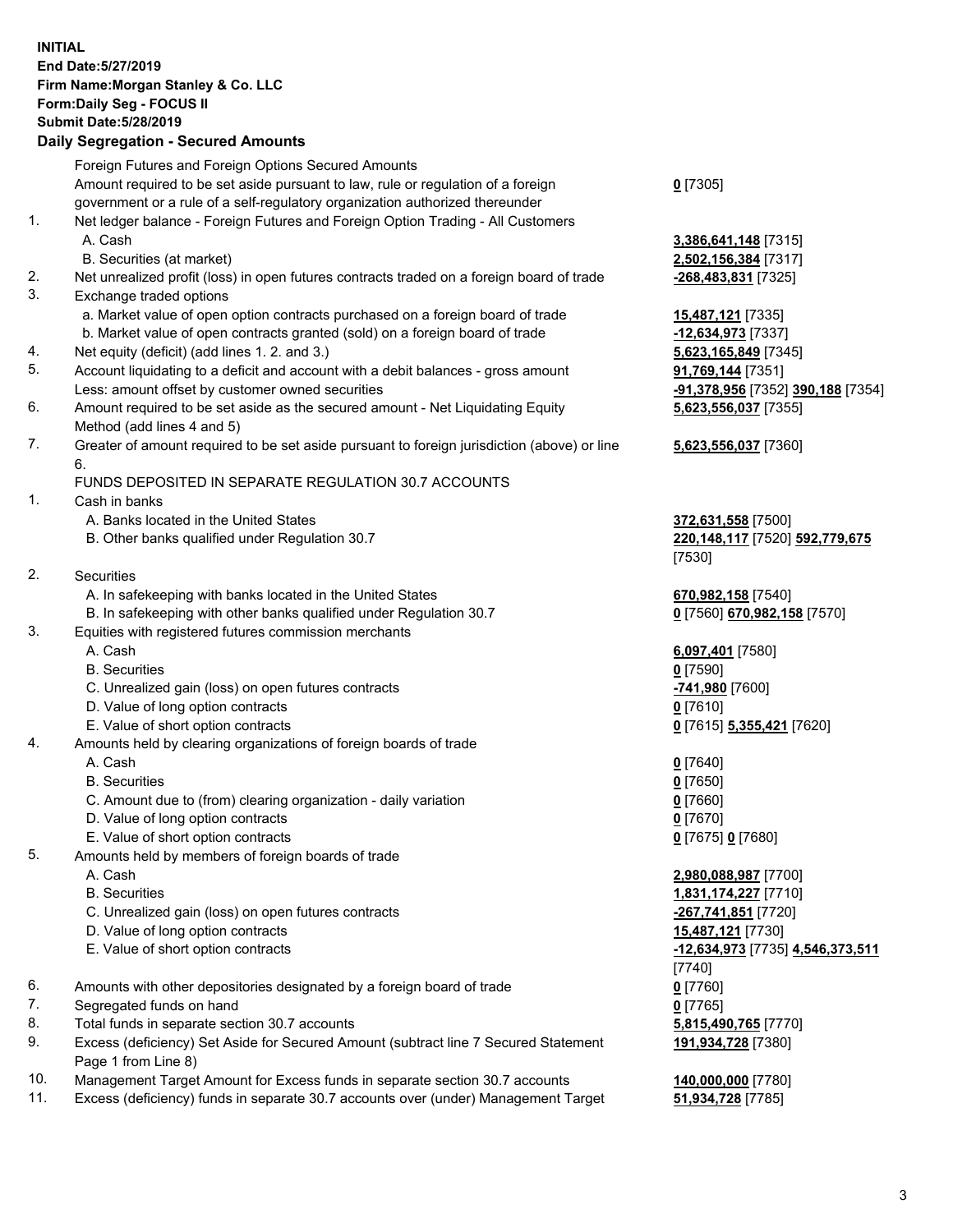**INITIAL End Date:5/27/2019 Firm Name:Morgan Stanley & Co. LLC Form:Daily Seg - FOCUS II Submit Date:5/28/2019 Daily Segregation - Segregation Statement** SEGREGATION REQUIREMENTS(Section 4d(2) of the CEAct) 1. Net ledger balance A. Cash **10,253,924,525** [7010] B. Securities (at market) **6,248,947,034** [7020] 2. Net unrealized profit (loss) in open futures contracts traded on a contract market **-10,888,049** [7030] 3. Exchange traded options A. Add market value of open option contracts purchased on a contract market **395,425,487** [7032] B. Deduct market value of open option contracts granted (sold) on a contract market **-253,778,256** [7033] 4. Net equity (deficit) (add lines 1, 2 and 3) **16,633,630,741** [7040] 5. Accounts liquidating to a deficit and accounts with debit balances - gross amount **414,284,800** [7045] Less: amount offset by customer securities **-412,291,699** [7047] **1,993,101** [7050] 6. Amount required to be segregated (add lines 4 and 5) **16,635,623,842** [7060] FUNDS IN SEGREGATED ACCOUNTS 7. Deposited in segregated funds bank accounts A. Cash **4,112,607,531** [7070] B. Securities representing investments of customers' funds (at market) **0** [7080] C. Securities held for particular customers or option customers in lieu of cash (at market) **554,059,200** [7090] 8. Margins on deposit with derivatives clearing organizations of contract markets A. Cash **6,393,741,702** [7100] B. Securities representing investments of customers' funds (at market) **0** [7110] C. Securities held for particular customers or option customers in lieu of cash (at market) **5,694,887,834** [7120] 9. Net settlement from (to) derivatives clearing organizations of contract markets **15,260,004** [7130] 10. Exchange traded options A. Value of open long option contracts **395,425,487** [7132] B. Value of open short option contracts **-253,778,256** [7133] 11. Net equities with other FCMs A. Net liquidating equity **9,013,289** [7140] B. Securities representing investments of customers' funds (at market) **0** [7160] C. Securities held for particular customers or option customers in lieu of cash (at market) **0** [7170] 12. Segregated funds on hand **0** [7150] 13. Total amount in segregation (add lines 7 through 12) **16,921,216,791** [7180] 14. Excess (deficiency) funds in segregation (subtract line 6 from line 13) **285,592,949** [7190]

- 15. Management Target Amount for Excess funds in segregation **235,000,000** [7194]
- 16. Excess (deficiency) funds in segregation over (under) Management Target Amount Excess

**50,592,949** [7198]